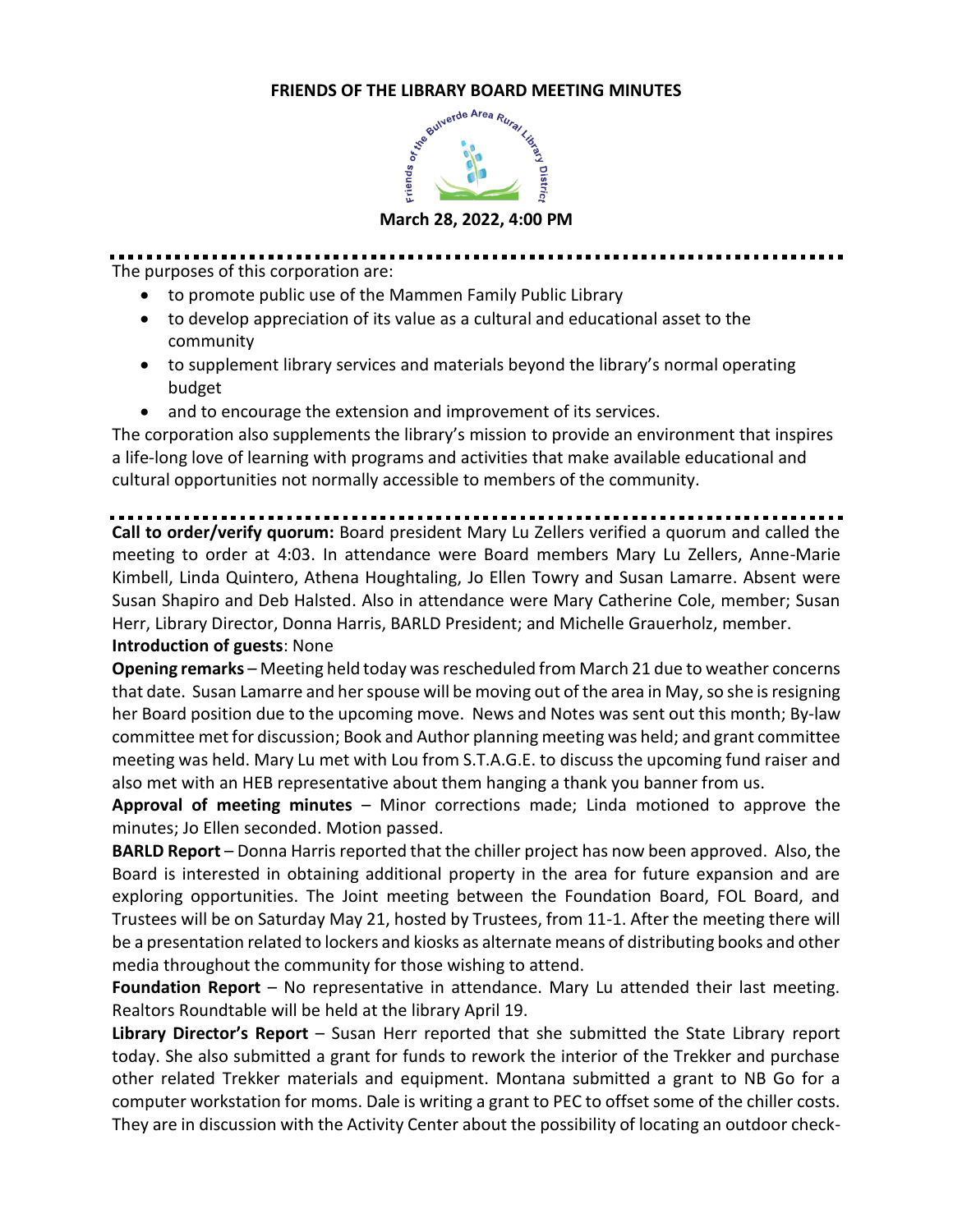out locker/kiosk there and are seeking additional locations for these as well. We received the HEB grant for the summer reading program.

**Treasurer's Report** - Linda reported that she has made some small corrections to the slides that will be presented at the Chamber meeting next month. Linda made a motion that we purchase the updated Quickbooks software from TechSoup for a cost of \$78.00. Anne-Marie seconded. Motion passed. Linda presented the February financial reports. We received reimbursement requests from the Butterfly Garden for \$105.39 for 2021 and more recent \$524.25 receipts (\$629.64 total) recently. We discussed the need for the Board to have an idea of Butterfly

Garden budget expectations and purchase requests ahead of time in order to plan for these in our larger budget.

## **Communications**: None.

**Committee Reports**: These were sent out with the meeting documents. We did not receive a report from the Historian and the Grants Committees.

Donna requested that we move Wreaths Across America and Veterans Day to the Committees section.

**Wreaths Across America** - Donna provided information about the Wreaths Across America program. She will assist Debbie Neubauer with this committee

**Bus Committee** - Donna also reported that the Bus Committee determined to not purchase tickets for the Fiesta Parade of Flowers parade this year due to short lead time.

**Electronic Communications** – Linda asked that those who need something sent out by e-blast send it to her with the wording completed and the details included due to her time constraints. **Old Business**

- Conflict of Interest Statements completed.
- Bylaws Review Update one meeting has been held to review the bylaws (Linda, Deb H., Mary Lu and Mary Catherine); Linda has worked on the documents and will send out for edits to the group and then it will be presented to the full board.
- Wreaths Across America Update moved to Committee section; completed.
- Presentation for April Chamber Luncheon Linda showed us the slides that she plans to use for the Chamber presentation on April 20. Attendees provided feedback.

## **New Business**

- Great Decisions April We have a few sign-ups for food assistance.
- S. T.A.G.E. Fundraiser Scheduled for May 5. Tickets available online or at the library. Discussed where we will budget the proceeds. Anne-Marie made the motion that these funds be designated for Trekker operating expenses, which have increased. Jo Ellen seconded; motion passed.
- Book & Author Event 2022 Scheduled for Sept 21, 2022, with Judge Nelson Wolff as the author of focus. Next meeting for this committee is Wednesday, May 4, at 2:30.
- Joint meeting with Foundation and BARLD Boards Scheduled for May 21, 11-1.
- Revision of FOL Brochure Linda, Athena, Jo Ellen, Deb, Mary Lu, and Donna will work on updating this brochure.
- Book Nook Coupon Member Recipient Kathy Balasko's name was drawn to receive this month's Book Nook coupon.

April Meetings Representation: BARLD, Chamber Luncheon – Deb H. is scheduled to attend the Trustee meeting.

Calendar Review: completed Next Meeting: Monday, April 18 at 4:00 pm Adjournment at 5:54 p.m.